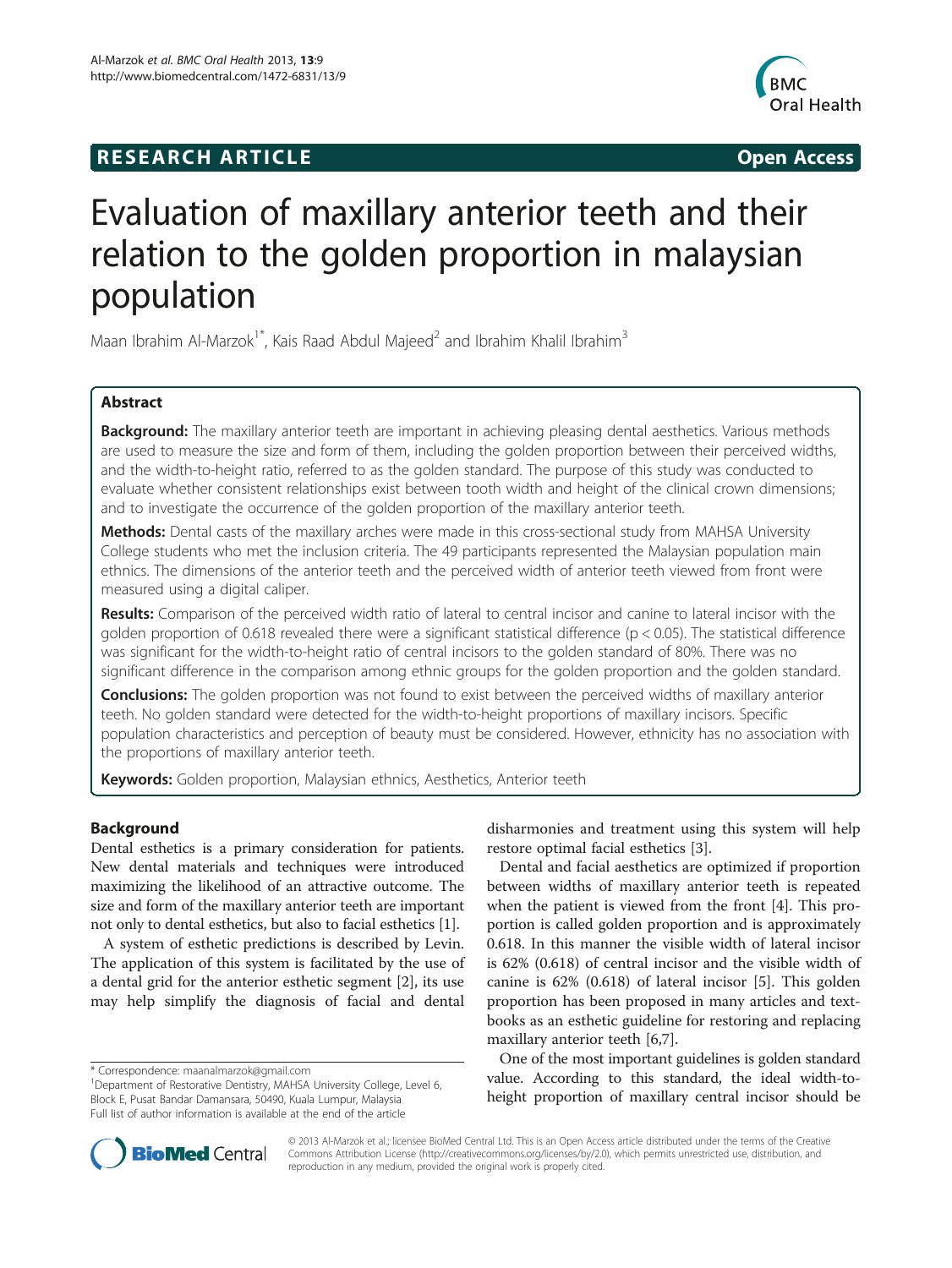approximately 80% width compared with height [\[8](#page-4-0)]. A higher width/height ratio means a squarer tooth, and a lower ratio indicates a longer appearance [[9](#page-4-0)].

The objective of the present study was to investigate the occurrence of the golden proportion between the perceived widths of the maxillary anterior teeth. A second objective was to evaluate whether consistent relationships exist between tooth width and height of the clinical crown dimensions. The null hypotheses were that there is no difference between the proportions of maxillary anterior teeth of Malaysian population and the golden proportion or the golden standard values. The study also aimed to compare these proportions among the 3 majority ethnic groups in Malaysia: Malay, Chinese and Indian.

## Methods

A cross-sectional study was conducted over a period of 4 months for students of MAHSA University College in Pusat Bandar Damansara Campus.

The participants are selected according to the following criteria:

- 1. Complete maxillary and mandibular anterior teeth.
- 2. No periodontal disease.
- 3. No spacing and crowding in anterior maxillary teeth.
- 4. No history of orthodontic treatments.
- 5. No intruded, extruded or rotated teeth in the anterior region.

Using these criteria, 49 students were selected for evaluation represented the Malaysian population main ethnics: (22 Chinese, 14 Indians and 13 Malay). Their mean age was 18–23 years. Participants were asked to identify their ethnicity by selecting an answer using prefixed ethnicity categories (e.g. Malay, Chinese, Indian, Indigenous people, Mixed and Others). Then participants were also asked to identify their father's and mother's ethnicity using the same pre-fixed categories.

Ethical approval obtained from the Ethics Committee of the Faculty of Dentistry, MAHSA University College. All volunteers participated in the research signed informed consent prior to their participation which included the nature of the project and declared the confidentiality of all information.

Irreversible hydrocolloid impressions of the maxillary arches were made in stock trays and poured with Type IV dental stone. Making an alginate impression for the maxillary arch of a volunteer is shown in (Figure 1).

The dimensions of the anterior teeth and the perceived width of anterior teeth viewed from front were measured using a digital caliper read to the nearest 0.01 mm. Evaluations regarding the occurrence of the golden proportion were conducted by drawing of grids that obtained by



placing the casts on a flat surface and drawing vertical lines representing the perceived mesiodistal widths of the teeth. The golden proportion grid is shown in (Figure 2).

Measurements were done for the spaces in the grids using the digital caliper as shown in (Figure [3](#page-2-0)). All measurements were performed by the three researchers working independently and the average of these measurements was taken; if the readings differed by more than 0.2 mm, the procedure was repeated.

The 3 sets of measurements of each researcher were compared to check the intra-examiner repeatability. Intraclass correlation coefficient was 0.998, 0.996 and 0.988. Inter-examiner repeatability checked among the researchers and the correlation coefficient was 0.991. These results showed that the measurements could be repeated with high accuracy.

A one-sample  $t$  test was used to compare the widthto-height ratios of all tooth groups with the proportion

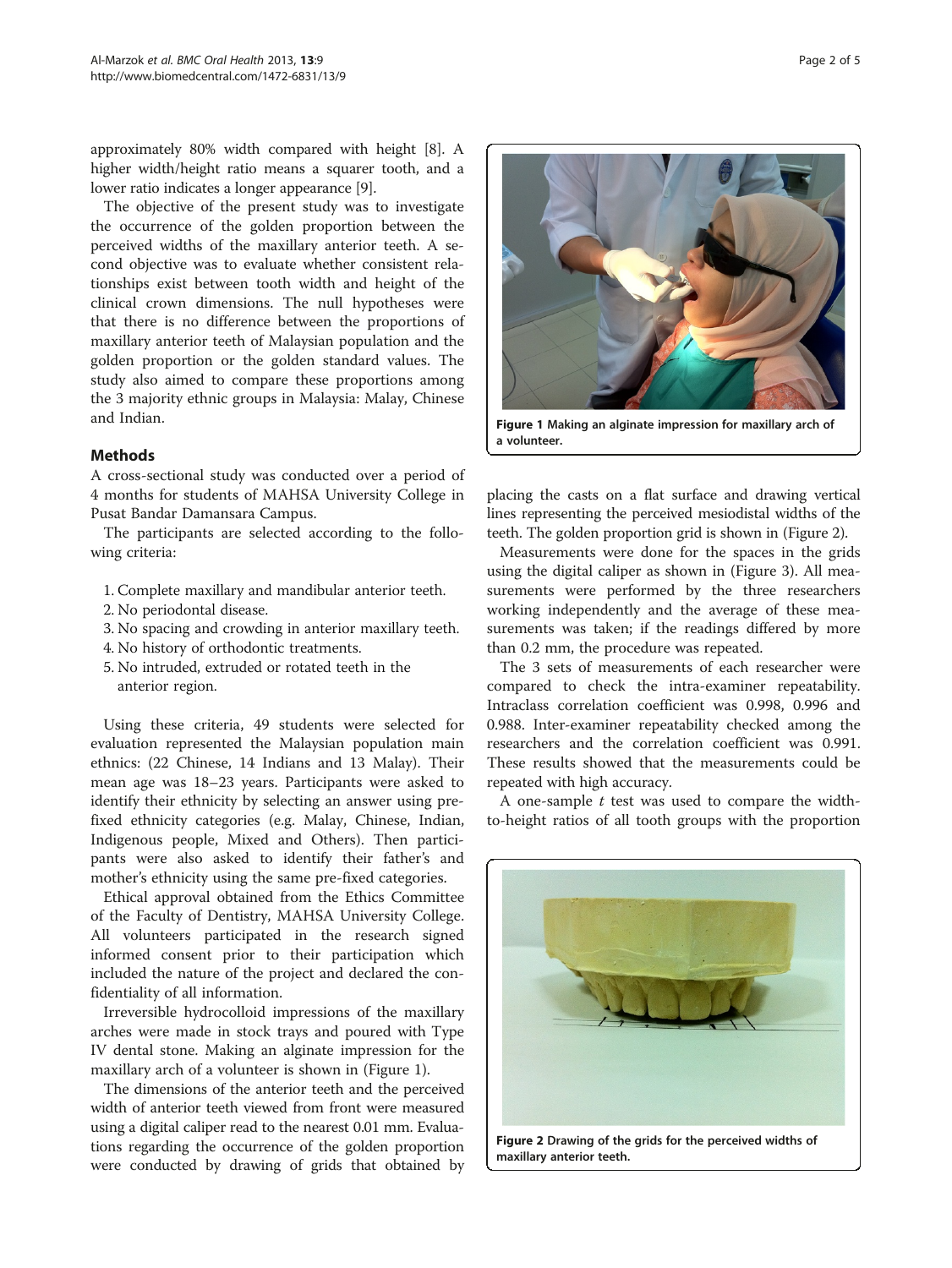<span id="page-2-0"></span>

of 80% and to assess the incidence of the golden proportion of 0.618. One-way analysis of variance (ANOVA) was used to analyse the comparison among ethnics in the golden proportion and golden standards.

Statistical analyses were carried out using Statistical Package for Social Sciences (SPSS 16.0) with the Level of Significance  $\alpha$  = 0.05 and Degree of confidence d = 0.95.

Post hoc power analysis was made using PS power and sample size program as suggested by Dupont and Plummer ([1998\)](#page-4-0) [\[10\]](#page-4-0).

## Results

The occurrence of golden proportion within the range of 0.55 to 0.64 (as measured by Mahshid et al., [2004](#page-4-0)) was found in 20.4% of the perceived lateral-to-central incisor ratios and in 20.4% of the perceived canine-to-lateral incisor ratio. The existence of golden proportion of the perceived lateral-to-central incisor ratio among ethnicities were as follows: 13.6% of Chinese, 35.7% of Indians and

Table 1 ANOVA table for lateral/central incisor ratio in each ethnic group

|                       |  | Ethnicity N Mean SD F-Statistic (df) | P value                                                  |
|-----------------------|--|--------------------------------------|----------------------------------------------------------|
|                       |  |                                      | CHINESE 22 0.738 0.080 1.251 (2) 0.291 (Non-Significant) |
| INDIAN 14 0.710 0.083 |  |                                      |                                                          |
| MAIAY 13 0.744 0.104  |  |                                      |                                                          |

15.4% of Malay. The existence of golden proportion of the perceived canine-to-lateral incisor ratio among ethnicities were as follows: 13.6% of Chinese, 21.4% of Indians and 30.8% of Malay.

Ratios for maxillary lateral to central incisors and canine to lateral incisor based on the golden proportion are shown in (Figure 4). Narrower central incisors and wider canines compared to the lateral incisors were found for all ethnic groups rather than the golden proportion.

One-way ANOVA was used to analyze the comparison between ethnics of the lateral to central incisor ratio is demonstrated in Table 1; and of the canine to lateral incisor ratio is demonstrated in Table [2](#page-3-0). The ANOVA Tables showed there were no significant difference in the comparison among the ethnic groups for the golden proportion.

One-sample  $t$ -test statistics revealed there were significant differences ( $P < 0.05$ ) emerged when the mean ratios between perceived widths of maxillary anterior teeth compared with the ideal golden proportion of  $0.618$  (P = 0.026) for lateral to central incisor ratio;  $P = 0.017$  for canine to lateral incisor ratio). This indicates the golden proportion did not exist.

The occurrence of golden standard for the width-toheight ratio of maxillary central incisor within the range of 75% to 80% (as suggested by Peixoto et al., 2012) was found in 20.4% of the population. The existence of golden standard among ethnicities were as follows: 22.7% of Chinese, 21.4% of Indians and 15.4% of Malay.

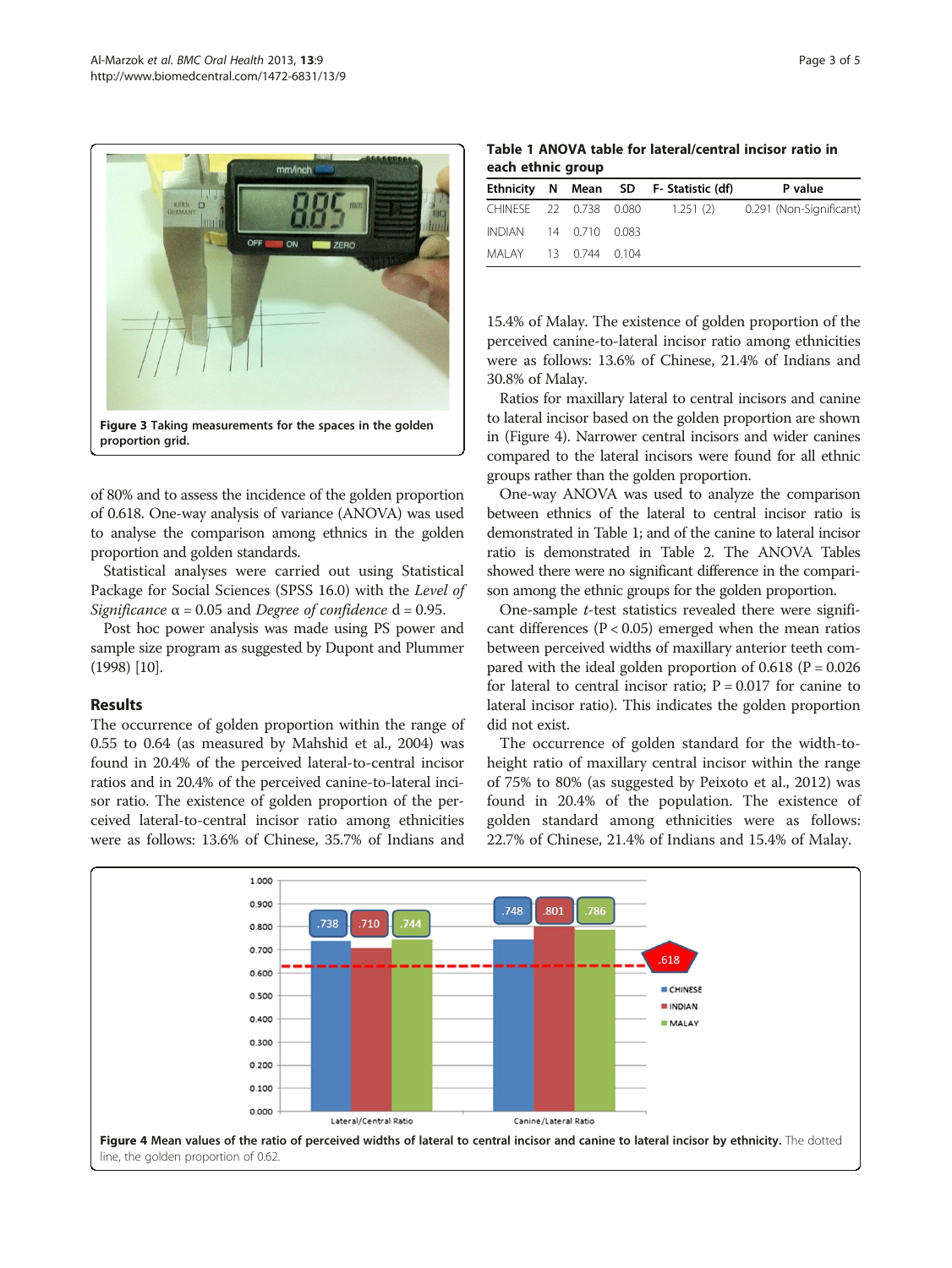<span id="page-3-0"></span>Table 2 ANOVA table for canine/lateral incisor ratio in each ethnic group

|                       |  | Ethnicity N Mean SD F-Statistic (df) | P value                 |
|-----------------------|--|--------------------------------------|-------------------------|
|                       |  | CHINESE 22 0.748 0.092 1.949(2)      | 0.148 (Non-Significant) |
| INDIAN 14 0.801 0.139 |  |                                      |                         |
| MALAY 13 0.786 0.133  |  |                                      |                         |

The means for the widths and heights of the maxillary central incisors are shown in (Figure 5). More square central incisors were found (more than 85% for all ethnics) for all ethnic groups rather than the golden standard.

Table 3 represents the one-way ANOVA that was used to analyze the comparison between ethnics of the widthto-height ratio of maxillary incisors. The ANOVA Table showed there was no significant difference among the ethnic groups for the golden standard.

One-sample t-test statistics was used for the assessment of width-to-height ratio of central incisors. There were significant differences  $(P = 0.022 < 0.05)$  emerged when the mean ratios compared with the proportion of 80% to assess the incidence of golden standards. This showed that no golden standard was observed.

# **Discussion**

The results of this study displayed no specific effect of ethnicity on golden proportion and golden standard among the three major Malaysian ethnic groups. Ethnicity has a close association with genetics. It is of no doubt that the ethnicity will affect the tooth proportions greatly between population and ethnics. However, this is an exception if the population has intermarried and not considered "pure" ethnic. Similar traits may be observed in different populations originate from same continent [\[11\]](#page-4-0).

Many dental and facial characteristics differ following the geographical location and historical background. Therefore, information regarding tooth norms in a group of population is useful to dentists when restoring teeth [\[12](#page-4-0)].

Table 3 ANOVA table for width/height ratio of central incisor in each ethnic group

|            |       |       | Ethnicity N Mean (%) SD (%) F- Statistic (df) | P value           |
|------------|-------|-------|-----------------------------------------------|-------------------|
| CHINESE 22 | 85.60 | 5.28  | 0.471(2)                                      | 0.625             |
| INDIAN 14  | 8715  | -7 96 |                                               | (Non-Significant) |
| MALAY 13   | 86.05 | 6.49  |                                               |                   |

The general Malaysian data can be used in the current study to compare with other populations as the golden proportion and golden standard was not found in all ethnic groups.

Determination of a mathematical or geometrical relation between anterior teeth is important to achieve an esthetic result. It would be helpful if statistically reliable results existed to support existing theories [\[13](#page-4-0)]. However, the golden proportion idea can no longer be considered since many articles found that golden proportion didn't exist.

Rosenstiel and others found that golden proportion was preferred only when viewing very tall teeth and less desirable for normal height or shorter teeth [\[14](#page-4-0)]. Ward in 2001 recommended using other ratios, such as 0.70 rather than 0.618 to provide more pleasing appearance [\[15\]](#page-4-0).

The current study found poor correlation between teeth dimensions and the golden proportion which is similar to `the findings of (Preston in [1993,](#page-4-0) Gillen et al. in [1994](#page-4-0), Mahshid et al. in [2004,](#page-4-0) Hasanresioglu et al. in [2005,](#page-4-0) Fayyad et al. in [2006](#page-4-0), Murthi and Ramani in [2008](#page-4-0) and Petricevic et al. in [2008\)](#page-4-0) [\[1,13,16-20\]](#page-4-0).

The results for Malaysian population were comparable to the results reported in similar studies of other populations, including Turkish [\[1\]](#page-4-0), Iranians [\[5,18\]](#page-4-0), Jordanians [\[13](#page-4-0)], Americans [[16](#page-4-0)], Indians [\[19](#page-4-0)] and Caucasians [\[20\]](#page-4-0).

Peixoto et al. reported that the ideal W/H ratio for the central incisor should lie between 75 and 80%. However, the ratio which allows an aesthetically acceptable appearance is in the 65 to 85% range [\[9](#page-4-0)].